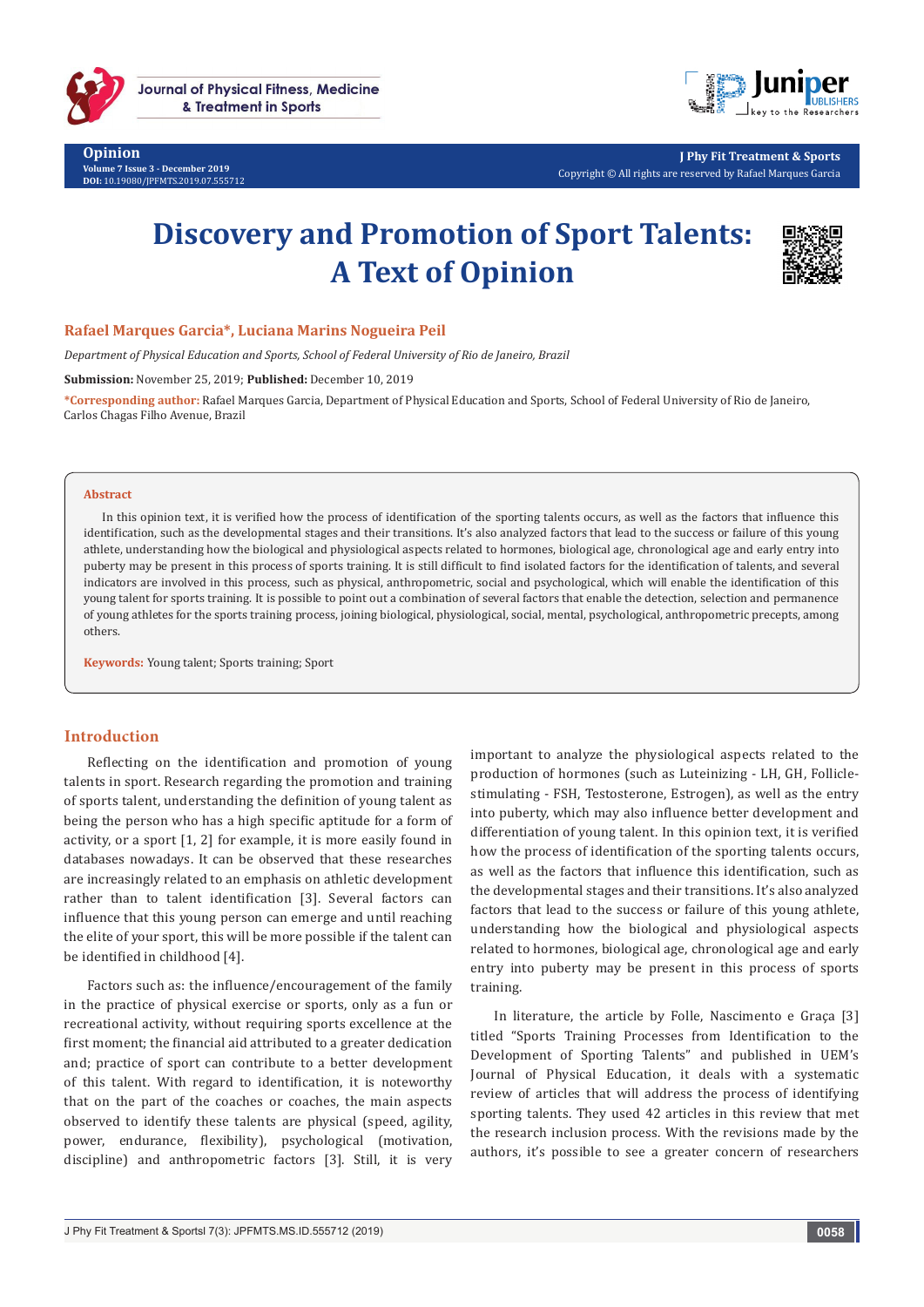to unravel the factors and stages of the development and transition of sports career, rather than the factors to identify these talents [5]. These factors indicate that the enhancement of sports talent is due to the training factors (such as activities, deliberate play and deliberate practice) and the social influences (such as the role of coach, parents and peers) that will, lastly, coadunate for developing the talent [6]. Regarding the stages of development, the authors were able to find three fundamental stages for the training of athletes. The first stage is understood as sports initiation, revealing itself as a phase that children and adolescents seek to engage in a variety of modalities and tests within these. "This insertion often occurs during leisure time with family members, aiming to develop a taste for sports". The second stage is characterized as the sports specialization stage, revealing a small pursuit of maintaining the varied practice of sports and, consequently, a preference for commitment to only one or two sports, with an increase in the development of specific skills of the selected sport, gradually increasing the amount of deliberate practice and decreasing, consequently, the moments of deliberate play.



The third and last stage is classified as a sports investment, highlighting a period of "[...] professionalization, exclusive dedication to a sport, in which athletes have greater commitment and dedication, to participate in competitions of greater importance and expression, being possible to be called up for national teams". Regarding the transition of sports talents, the authors were able to separate into normative, which is more predictable, where the athlete gets time to prepare, and not normative, being the most difficult because they are less predictable. The first transition is characterized by the beginning of sports specialization, where athletes begin to specialize in a single sport. With this more intense training, one ends up

having higher sports goals and higher levels of competition among the athletes themselves to survive in the sport practiced [7]. Regarding non-normative transitions, it is characterized by conflicts with teammates and coaches, change of contract or financial situation, change of team or club, non-selection for some competitions, periods of stress, sports saturation and, especially, injuries, which ends up generating crises in the career of athletes. Inclining the look to the physiological part to identify the talents, the sports championships are divided in chronological and non-biological age. This can lead to people having different maturation stages competing in the same category Figure 1 & 2. This difference in stages can influence the process of identification and evolution of sports talent. Some ways to identify these developments are given by wrist radiography, Tanner's stages and more specifically, the examination that allows to identify the hormonal dosage rate.

Thus, it is possible to classify these athletes as prepubertal, pubertal and adult. The pre pubertal, or Tanner's stage 1, is characterized by being the infantile phase. In stages 2 to 4, it is characterized by entry into the pubertal phase, or phase of sexual maturation, and in stage 5, is classified as post pubertal or adult phase [8-10]. In the pubertal phase, where the person is in adolescence, there is a large hormonal discharge, which will have a higher production of luteinizing hormones (LH), which will favor ovulation, progesterone and testosterone production; the follicle stimulant (FSH), which favors development and maturation as a whole; Estradiol, which will regulate fat metabolism and menstrual cycle and; Testosterone, which contributes to strength gain, lean mass and bone mass.

Regarding the prepubertal phase, the oxidative pathway is the main energy pathway of children, where activity durations and intensities should be low. If during this phase, the stimulus is too high for the child, ordering them to do very intense activities, their body will not respond adequately, because there was not a certain maturation and physiological conditions for this, which may cause girls to delay menarche and, when it comes to both genders, there may be great psychological pressure, which would lead to the early abandonment of the sport, in addition to the occurrence of bone cartilage injuries and that could compromise all growth and development of that person.

When the athlete enters the pubertal phase, the glycolytic pathway begins to predominate as the main energy pathway to obtain energy, being able to work with higher intensities and shorter training times. During this period, there will be an increase of two enzymes: phosphofructokinase and lactate dehydrogenase. In this process, specialization and a gradual increase of the training load is recommended. For men, there will be a rapid gain in lean mass and growth due to the high production of GH and Testosterone. For girls, entering the pubertal phase can bring decreases in sports performance, as there will be increased estrogen, increasing fat percentage and a fluid retention [8]. Because of this, some coaches mistakenly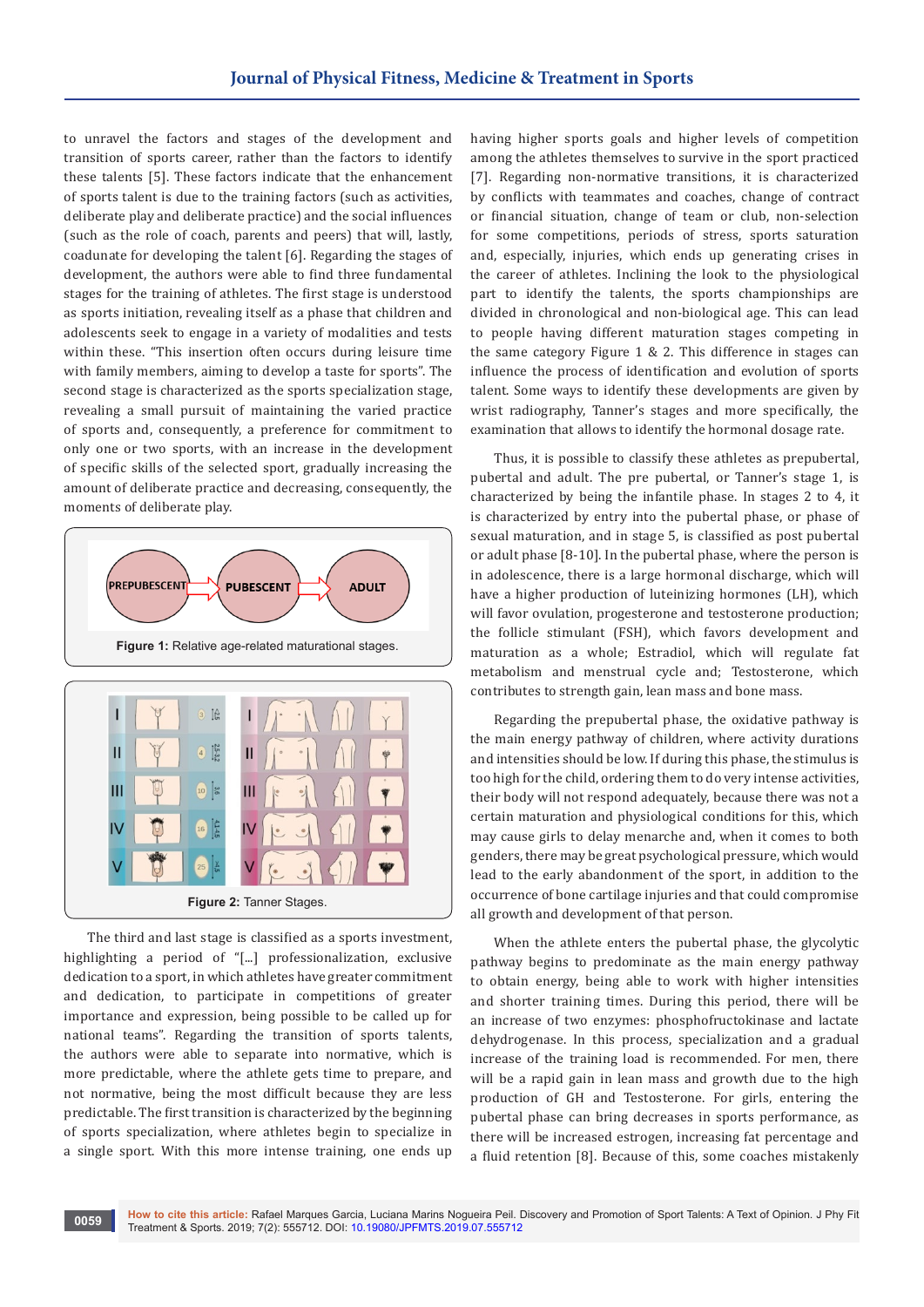prefer to "slow down" girls' pubertal entry in order to take advantage of pre-puberty gains.

Therefore, regarding the identification of sports talent, it can be seen that it is still difficult to find isolated factors for their identification, being only the combination of several factors (such as physical, anthropometric, social and psychological elements) that will enable the identification and permanence of this young talent in sports training [3]. Taking into consideration the transition phases, it is noteworthy that the athlete, besides being in a period of sports dedication, great time destined to the training and championships, also goes through questions related to his life and social environment, such as psychosocial, academic and professional factors, which can lead to the fall of sports development, having the athlete to think of strategies to deal with and overcome the barriers encountered [11].

#### **Results**

It is necessary to conduct studies that attempt to identify in isolation the main factors that may influence the identification of young talent, aiming to find the main means that may influence the promotion and training of this young athlete. Considering the physiological aspects, with regard to hormone production, male athletes who can reach puberty earlier, can take an advantage of athletes who enter this stage later, because the former will have a higher peak in Testosterone and GH production, which allows greater bone and muscle development, helping to gain strength, power and agility, in detriment of the others that will take longer to reach this stage, being an important factor in the identification of sports talents. Compared to women, the longer they take to enter the pubertal period, their performance may be better, as during this period there will be a very large increase in estrogen production, which will bring unwanted transformations to the athlete's body (such as increased fat percentage and fluid retention, for example), causing a drop in performance. Finally, it is possible to point out a combination of several factors that enable the detection, selection and permanence of young athletes for the sports training process, joining biological, physiological, social, mental, psychological, anthropometric precepts, among others [12,13].

#### **References**

- 1. Sobral F (1994) Desporto Infanto-Juvenil: Prontidão e Talento. Livros Horizonte: Lisboa.
- 2. [Lanaro Filho P, Böhme MTS \(2001\) Detecção, seleção e promoção de](https://www.bertrand.pt/livro/desporto-infanto-juvenil-francisco-sobral/79740)  [talentos esportivos em ginástica rítmica desportiva: um estudo de](https://www.bertrand.pt/livro/desporto-infanto-juvenil-francisco-sobral/79740)  [revisão. Revista paulista de educação física 15\(2\): 154-168.](https://www.bertrand.pt/livro/desporto-infanto-juvenil-francisco-sobral/79740)
- 3. [Folle A, Nascimento JV, Graça ABS \(2015\) Processo de formação](http://www.scielo.br/scielo.php?pid=S1983-30832015000200317&script=sci_abstract&tlng=pt)  [esportiva: da identificação ao desenvolvimento de talentos esportivos.](http://www.scielo.br/scielo.php?pid=S1983-30832015000200317&script=sci_abstract&tlng=pt)  [Revista de Educação Física da UEM 26\(2\): 317-329.](http://www.scielo.br/scielo.php?pid=S1983-30832015000200317&script=sci_abstract&tlng=pt)
- 4. [Alfermann D, Stambulova N \(2007\) Career transitions and career](https://psycnet.apa.org/record/2007-01666-040)  [termination. In: Tenenbaum G, Eklund RC. Handbook of sport](https://psycnet.apa.org/record/2007-01666-040)  [psychology. Hoboken: John Wiley & Sons, pp. 712-733.](https://psycnet.apa.org/record/2007-01666-040)
- 5. [Durand-Bush N, Salmela JH \(2002\) The development and maintenance](https://www.tandfonline.com/doi/abs/10.1080/10413200290103473)  [of expert athletic performance: perceptions of world and Olympic](https://www.tandfonline.com/doi/abs/10.1080/10413200290103473)  [champions. Journal of Applied Sport Psychology 14\(3\): 154-171.](https://www.tandfonline.com/doi/abs/10.1080/10413200290103473)
- 6. [Côté J, Baker J, Abernethy B \(2007\) Practice and play in the development](https://psycnet.apa.org/record/2007-01666-016)  [of sport expertise. In: Tenenbaun G, Eklund RC. Handbook of sport](https://psycnet.apa.org/record/2007-01666-016)  [psychology. New Jersey: John Willey, pp. 184-202.](https://psycnet.apa.org/record/2007-01666-016)
- 7. Debois N Ledon, Au[rélie Argiolas, Cécile Rosnet, Elisabeth \(2012\) A](https://psycnet.apa.org/record/2012-12876-001)  [lifespan perspective on transitions during a top sports career: a case](https://psycnet.apa.org/record/2012-12876-001)  [of an elite female fencer. Psychology of Sport and Exercise 13\(5\): 660-](https://psycnet.apa.org/record/2012-12876-001) [668.](https://psycnet.apa.org/record/2012-12876-001)
- 8. Santos LAV (2017) Adequação da aula/treino à maturação biológica. Notas de aula. UFRJ. Transcrição.
- 9. Chipkevitch E (2001) Avaliação clínica da maturação sexual na adolescência. Jornal de Pediatria 77(2): 135-142.
- 10. [Dabiani D \(2002\) Diagnóstico Laboratorial da Puberdade Precoce.](http://www.scielo.br/scielo.php?pid=S0004-27302002000100012&script=sci_abstract&tlng=pt)  [Arquivos Brasileiros de Endocrinologia & Metabologia 46\(1\): 85-90.](http://www.scielo.br/scielo.php?pid=S0004-27302002000100012&script=sci_abstract&tlng=pt)
- 11. Henriksen K (2010) The ecology of talent development in sport: a multiple case study of successful athletic talent development environments in Scandinavia.
- 12. Schorer J, Joe Baker, Dirk Büsch, Andreas Wilhelm, Jan Pabst (2009) Relative age, talent identification and youth skill development: do relatively younger athletes have superior technical skills? Talent Development and Excellence 1(1): 45-56.
- 13. [Tenbergen G, Matthias Wittfoth, Helge Frieling, Jorge Ponseti, Martin](https://www.frontiersin.org/articles/113366)  [Walter, et al. \(2015\) The neurobiology and psychology of pedophilia:](https://www.frontiersin.org/articles/113366)  [recent advances and challenges. Frontiers in human neuroscience 9:](https://www.frontiersin.org/articles/113366)  [344-364.](https://www.frontiersin.org/articles/113366)